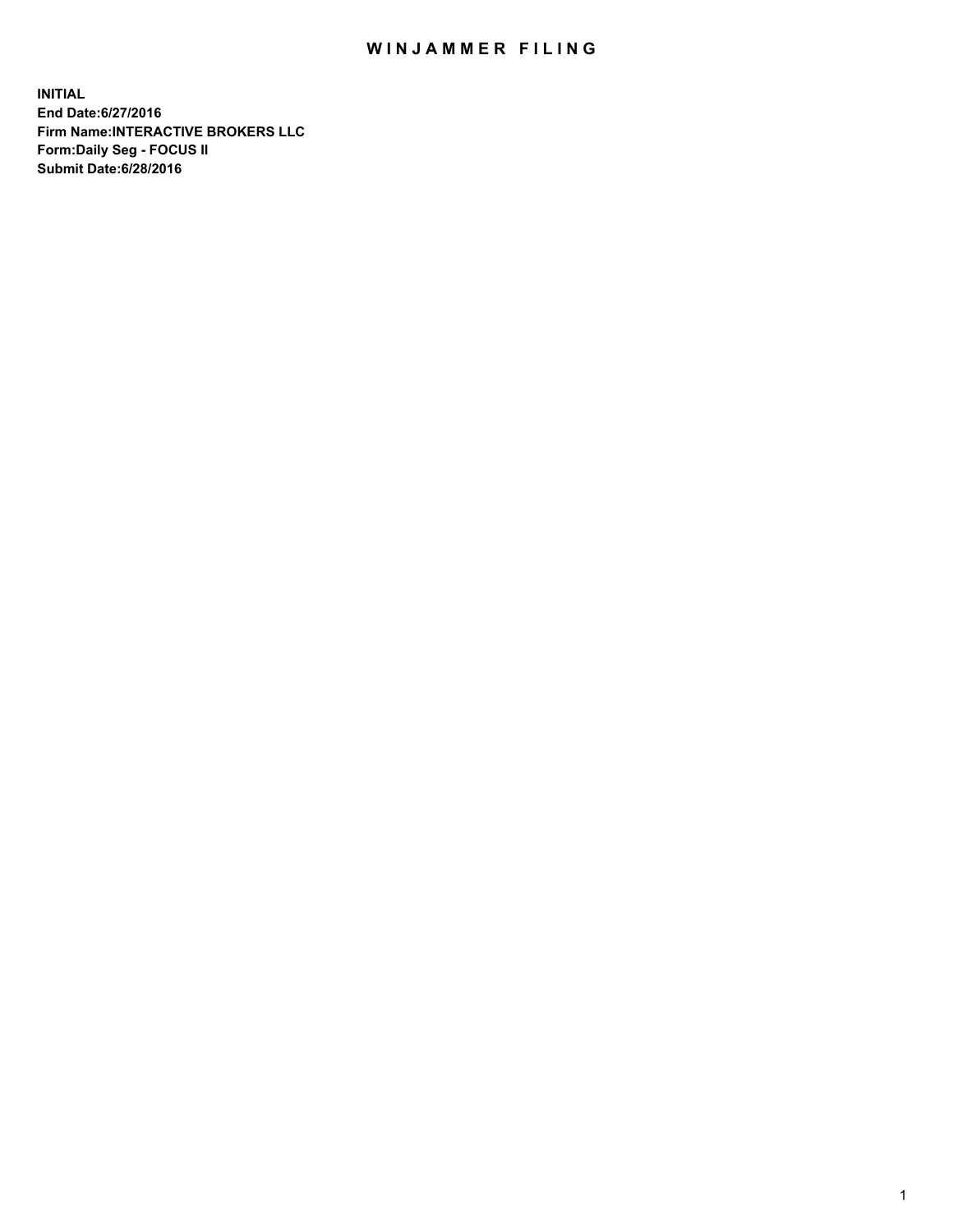## **INITIAL End Date:6/27/2016 Firm Name:INTERACTIVE BROKERS LLC Form:Daily Seg - FOCUS II Submit Date:6/28/2016 Daily Segregation - Cover Page**

| Name of Company<br><b>Contact Name</b><br><b>Contact Phone Number</b><br><b>Contact Email Address</b>                                                                                                                                                                                                                          | <b>INTERACTIVE BROKERS LLC</b><br>James Menicucci<br>203-618-8085<br>jmenicucci@interactivebrokers.c<br>om |
|--------------------------------------------------------------------------------------------------------------------------------------------------------------------------------------------------------------------------------------------------------------------------------------------------------------------------------|------------------------------------------------------------------------------------------------------------|
| FCM's Customer Segregated Funds Residual Interest Target (choose one):<br>a. Minimum dollar amount: ; or<br>b. Minimum percentage of customer segregated funds required:%; or<br>c. Dollar amount range between: and; or<br>d. Percentage range of customer segregated funds required between:% and%.                          | $\overline{\mathbf{0}}$<br>0<br>155,000,000 245,000,000<br>0 <sub>0</sub>                                  |
| FCM's Customer Secured Amount Funds Residual Interest Target (choose one):<br>a. Minimum dollar amount: ; or<br>b. Minimum percentage of customer secured funds required:%; or<br>c. Dollar amount range between: and; or<br>d. Percentage range of customer secured funds required between:% and%.                            | $\overline{\mathbf{0}}$<br>$\overline{\mathbf{0}}$<br>80,000,000 120,000,000<br>00                         |
| FCM's Cleared Swaps Customer Collateral Residual Interest Target (choose one):<br>a. Minimum dollar amount: ; or<br>b. Minimum percentage of cleared swaps customer collateral required:% ; or<br>c. Dollar amount range between: and; or<br>d. Percentage range of cleared swaps customer collateral required between:% and%. | $\overline{\mathbf{0}}$<br>$\overline{\mathbf{0}}$<br>0 <sub>0</sub><br><u>00</u>                          |

Attach supporting documents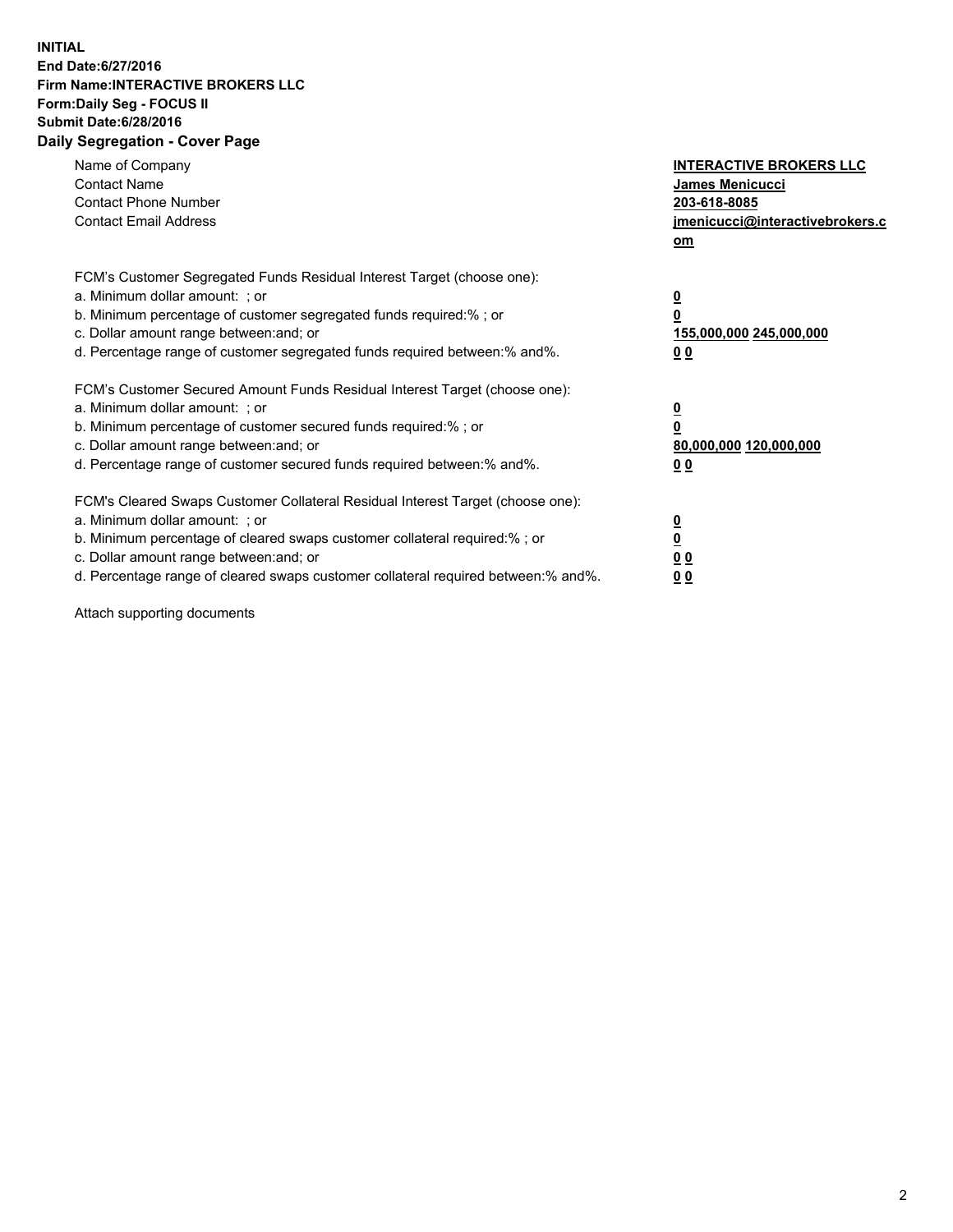## **INITIAL End Date:6/27/2016 Firm Name:INTERACTIVE BROKERS LLC Form:Daily Seg - FOCUS II Submit Date:6/28/2016 Daily Segregation - Secured Amounts**

|     | Foreign Futures and Foreign Options Secured Amounts                                         |                                   |
|-----|---------------------------------------------------------------------------------------------|-----------------------------------|
|     | Amount required to be set aside pursuant to law, rule or regulation of a foreign            | $0$ [7305]                        |
|     | government or a rule of a self-regulatory organization authorized thereunder                |                                   |
| 1.  | Net ledger balance - Foreign Futures and Foreign Option Trading - All Customers             |                                   |
|     | A. Cash                                                                                     | 314,249,384 [7315]                |
|     | B. Securities (at market)                                                                   | $0$ [7317]                        |
| 2.  | Net unrealized profit (loss) in open futures contracts traded on a foreign board of trade   | 2,070,371 [7325]                  |
| 3.  | Exchange traded options                                                                     |                                   |
|     | a. Market value of open option contracts purchased on a foreign board of trade              | 100,465 [7335]                    |
|     | b. Market value of open contracts granted (sold) on a foreign board of trade                | -133,908 [7337]                   |
| 4.  | Net equity (deficit) (add lines 1.2. and 3.)                                                | 316,286,312 [7345]                |
| 5.  | Account liquidating to a deficit and account with a debit balances - gross amount           | 109,463 [7351]                    |
|     | Less: amount offset by customer owned securities                                            |                                   |
| 6.  |                                                                                             | 0 [7352] 109,463 [7354]           |
|     | Amount required to be set aside as the secured amount - Net Liquidating Equity              | 316,395,775 [7355]                |
|     | Method (add lines 4 and 5)                                                                  |                                   |
| 7.  | Greater of amount required to be set aside pursuant to foreign jurisdiction (above) or line | 316,395,775 [7360]                |
|     | 6.                                                                                          |                                   |
|     | FUNDS DEPOSITED IN SEPARATE REGULATION 30.7 ACCOUNTS                                        |                                   |
| 1.  | Cash in banks                                                                               |                                   |
|     | A. Banks located in the United States                                                       | $0$ [7500]                        |
|     | B. Other banks qualified under Regulation 30.7                                              | 0 [7520] 0 [7530]                 |
| 2.  | Securities                                                                                  |                                   |
|     | A. In safekeeping with banks located in the United States                                   | 369,245,820 [7540]                |
|     | B. In safekeeping with other banks qualified under Regulation 30.7                          | 0 [7560] 369,245,820 [7570]       |
| 3.  | Equities with registered futures commission merchants                                       |                                   |
|     | A. Cash                                                                                     | $0$ [7580]                        |
|     | <b>B.</b> Securities                                                                        | $0$ [7590]                        |
|     | C. Unrealized gain (loss) on open futures contracts                                         | $0$ [7600]                        |
|     | D. Value of long option contracts                                                           | $0$ [7610]                        |
|     | E. Value of short option contracts                                                          | 0 [7615] 0 [7620]                 |
| 4.  | Amounts held by clearing organizations of foreign boards of trade                           |                                   |
|     | A. Cash                                                                                     | $0$ [7640]                        |
|     | <b>B.</b> Securities                                                                        | $0$ [7650]                        |
|     | C. Amount due to (from) clearing organization - daily variation                             | $0$ [7660]                        |
|     | D. Value of long option contracts                                                           | $0$ [7670]                        |
|     | E. Value of short option contracts                                                          | 0 [7675] 0 [7680]                 |
| 5.  | Amounts held by members of foreign boards of trade                                          |                                   |
|     | A. Cash                                                                                     | 65,550,081 [7700]                 |
|     | <b>B.</b> Securities                                                                        | $0$ [7710]                        |
|     | C. Unrealized gain (loss) on open futures contracts                                         | 1,469,488 [7720]                  |
|     | D. Value of long option contracts                                                           | 100,462 [7730]                    |
|     | E. Value of short option contracts                                                          | -133,902 [7735] 66,986,129 [7740] |
| 6.  | Amounts with other depositories designated by a foreign board of trade                      | $0$ [7760]                        |
| 7.  | Segregated funds on hand                                                                    | $0$ [7765]                        |
| 8.  | Total funds in separate section 30.7 accounts                                               | 436,231,949 [7770]                |
| 9.  | Excess (deficiency) Set Aside for Secured Amount (subtract line 7 Secured Statement         | 119,836,174 [7380]                |
|     | Page 1 from Line 8)                                                                         |                                   |
| 10. | Management Target Amount for Excess funds in separate section 30.7 accounts                 | 80,000,000 [7780]                 |
| 11. | Excess (deficiency) funds in separate 30.7 accounts over (under) Management Target          | 39,836,174 [7785]                 |
|     |                                                                                             |                                   |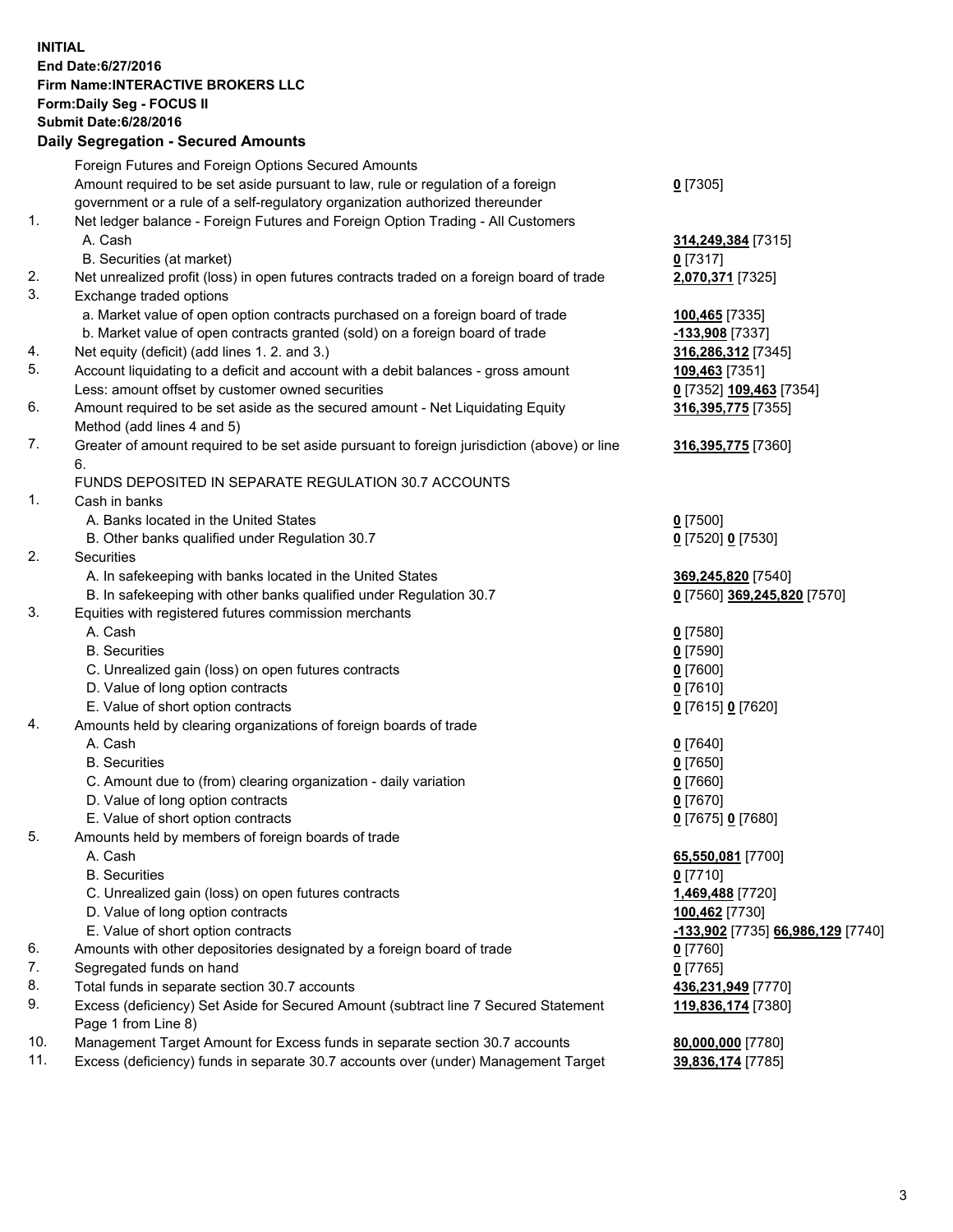**INITIAL End Date:6/27/2016 Firm Name:INTERACTIVE BROKERS LLC Form:Daily Seg - FOCUS II Submit Date:6/28/2016 Daily Segregation - Segregation Statement** SEGREGATION REQUIREMENTS(Section 4d(2) of the CEAct) 1. Net ledger balance A. Cash **2,850,662,932** [7010] B. Securities (at market) **0** [7020] 2. Net unrealized profit (loss) in open futures contracts traded on a contract market **113,260,948** [7030] 3. Exchange traded options A. Add market value of open option contracts purchased on a contract market **215,672,905** [7032] B. Deduct market value of open option contracts granted (sold) on a contract market **-293,742,096** [7033] 4. Net equity (deficit) (add lines 1, 2 and 3) **2,885,854,689** [7040] 5. Accounts liquidating to a deficit and accounts with debit balances - gross amount **1,642,765** [7045] Less: amount offset by customer securities **0** [7047] **1,642,765** [7050] 6. Amount required to be segregated (add lines 4 and 5) **2,887,497,454** [7060] FUNDS IN SEGREGATED ACCOUNTS 7. Deposited in segregated funds bank accounts A. Cash **208,291,494** [7070] B. Securities representing investments of customers' funds (at market) **1,962,745,650** [7080] C. Securities held for particular customers or option customers in lieu of cash (at market) **0** [7090] 8. Margins on deposit with derivatives clearing organizations of contract markets A. Cash **138,213,304** [7100] B. Securities representing investments of customers' funds (at market) **893,918,524** [7110] C. Securities held for particular customers or option customers in lieu of cash (at market) **0** [7120] 9. Net settlement from (to) derivatives clearing organizations of contract markets **20,337,157** [7130] 10. Exchange traded options A. Value of open long option contracts **215,676,384** [7132] B. Value of open short option contracts **-293,745,591** [7133] 11. Net equities with other FCMs A. Net liquidating equity **0** [7140] B. Securities representing investments of customers' funds (at market) **0** [7160] C. Securities held for particular customers or option customers in lieu of cash (at market) **0** [7170] 12. Segregated funds on hand **0** [7150] 13. Total amount in segregation (add lines 7 through 12) **3,145,436,922** [7180] 14. Excess (deficiency) funds in segregation (subtract line 6 from line 13) **257,939,468** [7190] 15. Management Target Amount for Excess funds in segregation **155,000,000** [7194] 16. Excess (deficiency) funds in segregation over (under) Management Target Amount Excess **102,939,468** [7198]